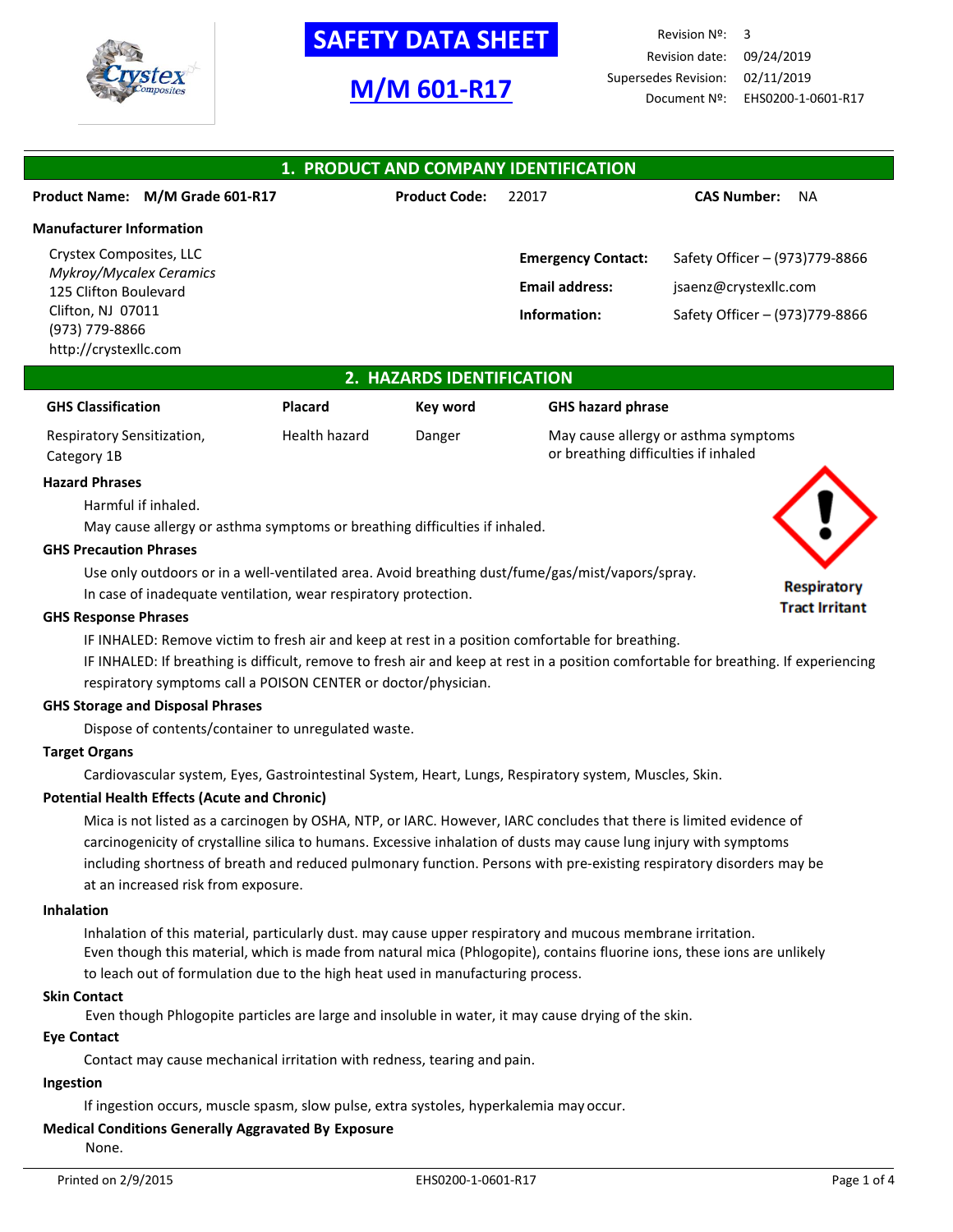

# **M/M 601-R17**

Revision Nº: 3 Revision date: 2/11/2015 Supersedes Revision: 6/28/2014 Document Nº: EHS0200-1-0601-R17

| 3. COMPOSITION/INFORMATION ON INGREDIENTS |                   |               |  |  |
|-------------------------------------------|-------------------|---------------|--|--|
| Hazardous Components (Chemical Name)      | <b>CAS NUMBER</b> | Concentration |  |  |
| 1. Phlogopite                             | 12251-00-2        | 35%           |  |  |
| 2. Frits, chemicals                       | 65997-18-4        | 56%           |  |  |
| 3. Potassium fluorosilicate               | 16871-90-2        | 9%            |  |  |

# **4. FIRST AID MEASURES**

#### **Emergency and First Aid Procedures**

If exposure occurs, move to fresh air. Call a physician.

#### **In Case of Inhalation**

If an adverse reaction is observed or irritation develops, remove the person from source of exposure to fresh air. If symptoms persist get medical attention.

#### **In Case of Skin Contact**

Wash the exposed skin with soap and water. If irritation or rash develops get medical attention.

#### **In Case of Eye Contact**

If dust enters eyes, flush immediately with clean water for 15 minutes and call aphysician.

#### **In Case of Ingestion**

Clear material from mouth. If large amounts of material are swallowed seek medical attention. Noharmful effects are expected from a small ingestion.

#### **Signs and Symptoms Of Exposure**

Signs and symptoms of exposure include upper respiratory irritation, gastrointestinal irritation, muscle spasm, extra systoles, bradycardia (slow pulse), hypokalemia (low potassium), and skin and eye irritation, burns.

|                          |    | 5. FIRE FIGHTING MEASURES      |         |  |
|--------------------------|----|--------------------------------|---------|--|
| <b>Flash Point:</b>      | ΝA | <b>Auto ignition Point: NA</b> |         |  |
| <b>Explosive Limits:</b> | ΝA | LEL: NA                        | UEL: NA |  |

#### **Fire Fighting Instructions**

Wear positive pressure, self-contained breathing apparatus for firefighting. Use structural firefightingclothing. **Flammable Properties and Hazards Suitable Extinguishing Media**

This material is not flammable or combustible but rather becomes molten. Use any media appropriate forthe surrounding fire, water fog, carbon dioxide, foam or dry chemical.

#### **Unsuitable Extinguishing Media**

NA

## **6. ACCIDENTAL RELEASE MEASURES**

#### **Steps To Be Taken In Case Material Is Released Or Spilled**

Wear appropriate protective clothing and equipment. Sweep or vacuum up, avoiding the creation ofairborne dust, and collect in a suitable container for disposal. Dust collectors may be used aswell.

# **Protective Precautions, Protective Equipment and Emergency Procedures**

Use a NIOSH approved dust/mist respirator if dust is created.

# **7. HANDLING AND STORAGE**

#### **Precautions To Be Taken in Handling**

Avoid generating and breathing dust. Avoid eye contact. Use with adequate ventilation. If clothing becomes

contaminated, remove and launder before reuse. Wash thoroughly before eating and drinking.

Food, beverages and smoking materials should not be allowed in the work area.

#### **Precautions To Be Taken in Storing**

Store in a dry area away from food and feed products. Avoid dust formation.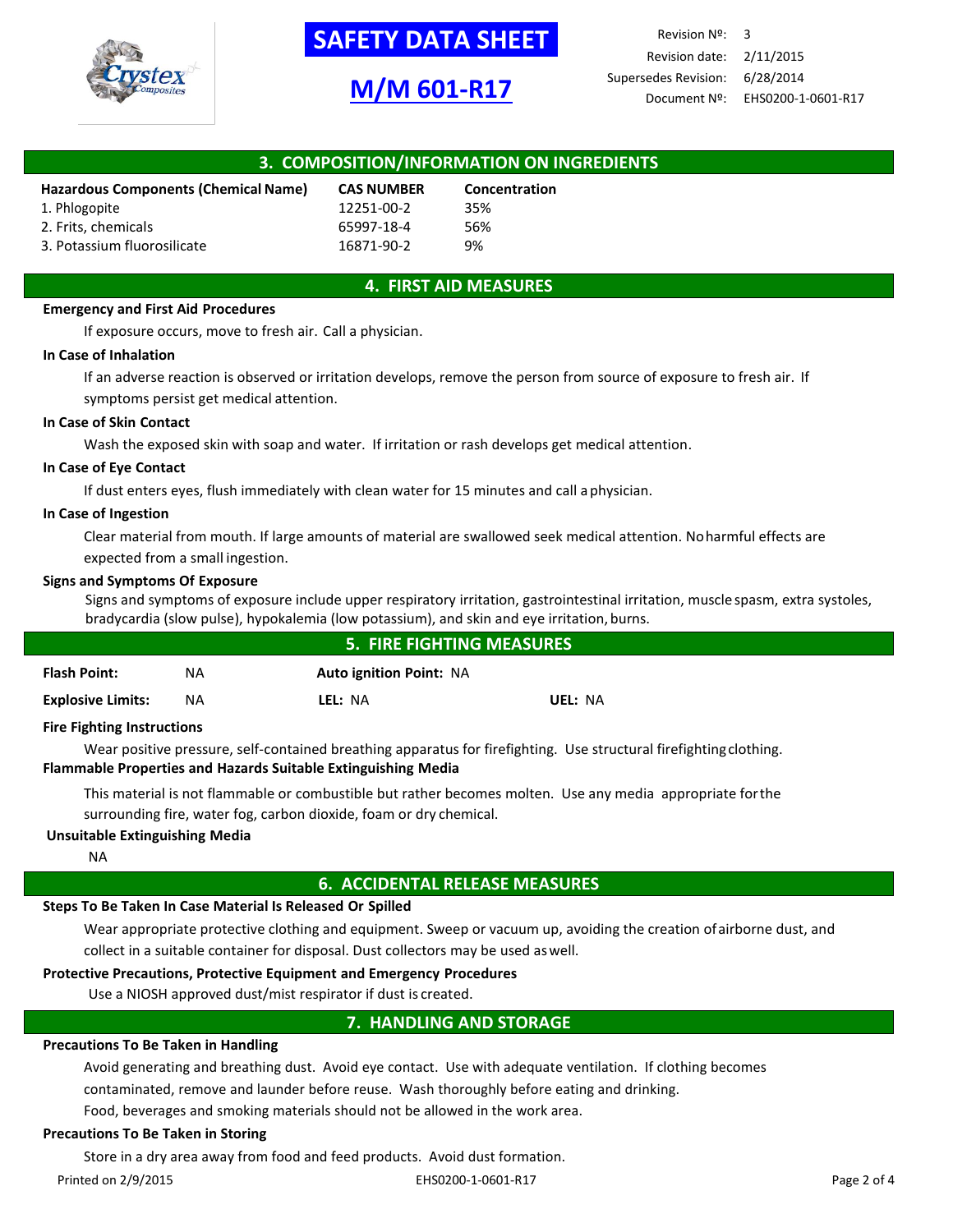

**M/M 601-R17**

Revision Nº: 3 Revision date: 2/11/2015 Supersedes Revision: 6/28/2014 Document Nº: EHS0200-1-0601-R17

### **Other Precautions**

Mica is not listed as a carcinogen by OSHA, NTP, or IARC. However, IARC concludes that there is limited evidence of carcinogenicity of crystalline silica to humans. Excessive inhalation of dusts may cause lung injury with symptoms including shortness of breath and reduced pulmonary function.

# **8. EXPOSURE CONTROLS/PERSONAL PROTECTION**

| <b>Hazardous Components (Chemical Name)</b> | <b>CAS NUMBER</b> | <b>OSHA PEL</b>              | <b>ACGIH TLV</b>                             |
|---------------------------------------------|-------------------|------------------------------|----------------------------------------------|
| 1. Phlogopite                               | 12251-00-2        | 3 mg/m <sup>3</sup>          | 3 mg/m <sup>3</sup> (as respirable fraction) |
| 2. Frits, chemicals                         | 65997-18-4        | 15 mg/m $3$                  | 10 mg/m $3$                                  |
| 3. Potassium fluorosilicate                 | 16871-90-2        | 2.5 mg/m <sup>3</sup> (as F) | 2.5 mg/m <sup>3</sup> (as F)                 |

## **Respiratory Equipment (Specify Type)**

For operations where the exposure limit may be exceeded and dust is generated, a NIOSH approved high efficiency particulate respirator is recommended. Equipment selection depends on contaminates type and concentration. Select in accordance with 29CFR1910.134 and good industrial hygiene practice.

#### **Eye Protection**

Normal eye protection should be employed for plant operations. For dusty operations goggles may be required.

#### **Protective Gloves**

## **Other Protective Clothing**

## **Engineering Controls (Ventilation etc.)**

Keep area well ventilated.

#### **Work/Hygienic/Maintenance Practices**

Wash hands and face thoroughly after exposure.

|                                    | 9. PHYSICAL AND CHEMICAL PROPERTIES       |                                       |           |  |
|------------------------------------|-------------------------------------------|---------------------------------------|-----------|--|
| <b>Physical State:</b>             | [ ] Gas                                   | [ ] Liguid<br>[ <b>X</b> ] Solid      |           |  |
| <b>Appearance and Odor:</b>        | Brown and odorless                        |                                       |           |  |
| <b>Melting Point:</b>              | 1000°C<br><b>Evaporation Rate:</b><br>NA. |                                       |           |  |
| <b>Boiling Point:</b>              | <b>NA</b>                                 | <b>Solubility in Water:</b>           | None      |  |
| Specific Gravity (Water $= 1$ ):   | 2.5                                       | <b>Percent Volatile:</b>              | <b>NA</b> |  |
| Density:                           | <b>NA</b>                                 | <b>Saturated Vapor Concentration:</b> | NA.       |  |
| Vapor Pressure (vs. Air or mm Hg): | NA.                                       | Viscosity:                            | <b>NA</b> |  |
| Vapor Density (vs. Air = 1):       | NA                                        | pH:                                   | NA.       |  |

# **10. STABILITY AND REACTIVITY**

| <b>Stability</b>                                  | Unstable [ ]   | Stable $[X]$         |
|---------------------------------------------------|----------------|----------------------|
| <b>Conditions To Avoid - Instability</b>          | NA.            |                      |
| <b>Incompatibility - Materials To Avoid</b>       | NA.            |                      |
| <b>Hazardous Decomposition Or Byproducts</b>      | NA             |                      |
| <b>Possibility of Hazardous Reactions:</b>        | Will occur [ ] | Will not occur $[X]$ |
| <b>Conditions To Avoid - Hazardous Reactions:</b> | ΝA             |                      |